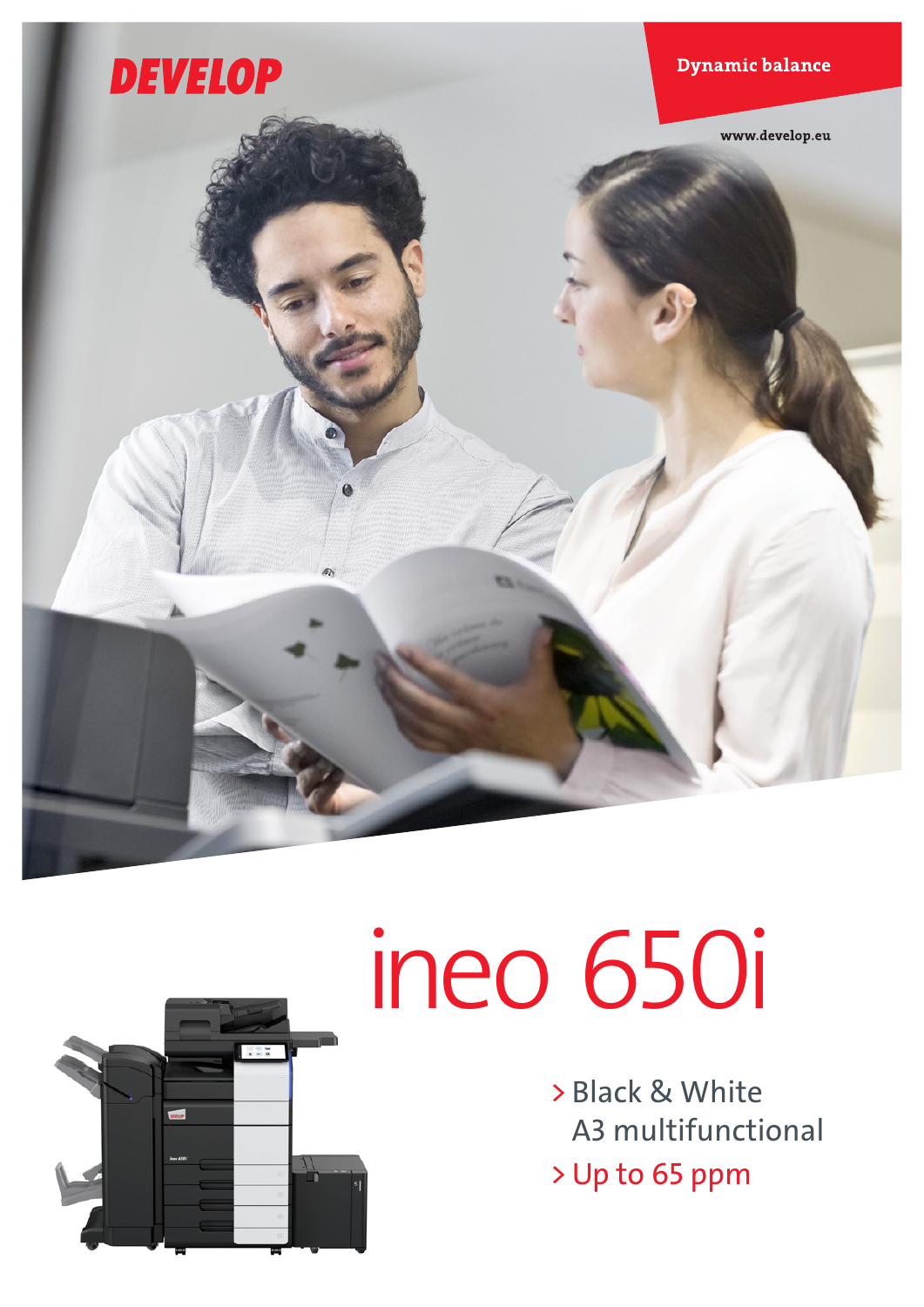## Option diagram





| 4 | Media Input                          |           |
|---|--------------------------------------|-----------|
|   | Intelligent media sensor<br>$IM-102$ |           |
|   | 1 x Universal tray<br>PC-116         | OR        |
|   | 2 x Universal tray<br>PC-216         | OR        |
|   | Large capacity tray<br>$PC-416$      | <b>OR</b> |
|   | Large capacity tray<br>$PC-417$      |           |
|   | Copier desk<br><b>DK-516x</b>        | <b>OR</b> |
|   | Large capacity tray<br>$111-302$     |           |
|   | OR<br>Large capacity tray<br>LU-207  |           |
|   | Banner tray<br>BT-C1e                |           |





## Finishing functionalities







 $\bullet$ 











stapling

stapling Corner stapling (offline)

Two-point Two-hole punching

Duplex Combined Corner Corner Two-point Two-hole Four-hole Duplex Combined Half-fold

insertion, report

Sheet Letterfold Booklet

punching

Four-hole

 $\ddot{\bullet}$ 

mixplex/ mixmedia

sorting

Offset Z-fold

Banner printing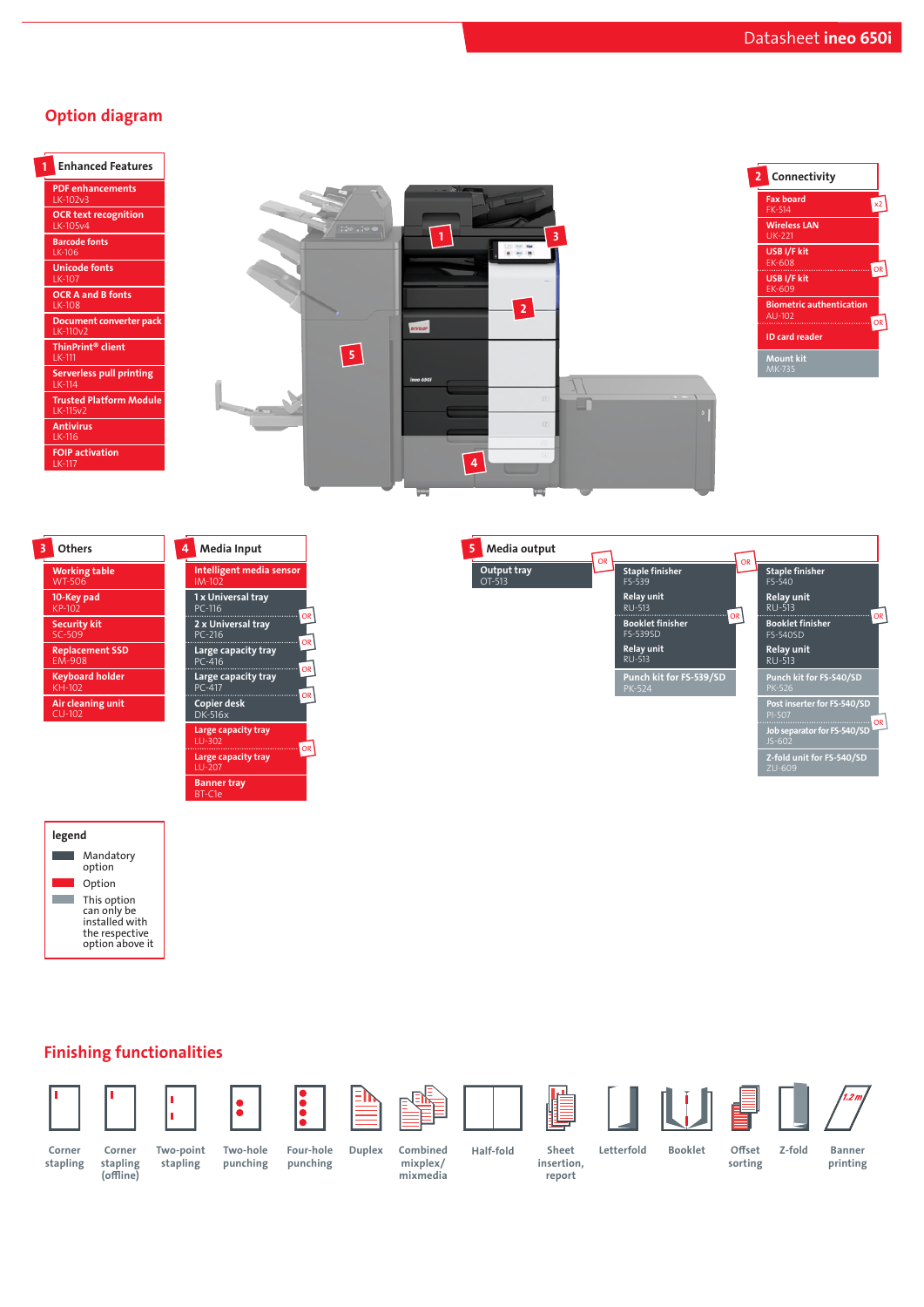# **Description**

### ENHANCED FEATURES

| LK-102v3 PDF enhancements          | PDF/A(1b), PDF encryption, digital signature                   |
|------------------------------------|----------------------------------------------------------------|
| LK-105v4 OCR text recognition      | Searchable PDF and PPTX                                        |
| <b>LK-106 Barcode fonts</b>        | Supports native barcode printing                               |
| <b>LK-107 Unicode fonts</b>        | Supports native Unicode printing                               |
| LK-108 OCR A and B fonts           | Supports native OCR A and B font printing                      |
| <b>LK-110v2 Document converter</b> | Generates various file formats incl. DOCX, XLSX                |
| pack                               | and PDF/A                                                      |
| LK-111 ThinPrint® client           | Print data compression for reduced network impact              |
| LK-114 Serverless pull printing    | Secure and Follow Me printing solution requiring               |
|                                    | no server application                                          |
| <b>LK-115v2 Trusted Platform</b>   | Trusted Platform Module for protection of data                 |
| Module                             | encryption and decryption                                      |
| <b>LK-116 Antivirus</b>            | Bitdefender <sup>®</sup> antivirus provides real time scanning |
|                                    | of all incoming and outgoing data                              |
| <b>LK-117 FOIP activation</b>      | Fax over IP networks (T.38), requires fax kit                  |
|                                    |                                                                |

#### **CONNECTIVITY**

| Super G3 fax, digital fax functionality         |
|-------------------------------------------------|
| Wireless LAN and wireless LAN Access Point Mode |
| USB keyboard connection                         |
| USB keyboard connection; Bluetooth              |
| Finger vein scanner                             |
|                                                 |
| Various ID card technologies                    |
| Installation kit for ID card reader             |
|                                                 |

#### **OTHERS**

| <b>00000000000000</b>         |                                                  |
|-------------------------------|--------------------------------------------------|
| WT-506 Working table          | Authentication device placement                  |
| KP-102 10-Key pad             | For use instead of touchscreen                   |
| SC-509 Security kit           | Copy guard function                              |
| <b>EM-908 Replacement SSD</b> | 1TB SSD to increase storage space                |
| KH-102 Keyboard holder        | To place USB keyboard                            |
| CU-102 Air cleaning unit      | Improving indoor air quality by reduced emission |

| <b>MEDIA INPUT</b>                                         |                                                      |
|------------------------------------------------------------|------------------------------------------------------|
| IM-102 Intelligent media                                   | Autodetects paper weight and type                    |
| sensor                                                     |                                                      |
| PC-116 1x Universal tray                                   | 500 sheets, A5-A3, 52-256 g/m <sup>2</sup>           |
| PC-216 2x Universal tray                                   | 2x 500 sheets, A5-A3, 52-256 g/m <sup>2</sup>        |
| PC-416 Large capacity tray                                 | 2,500 sheets, A4, 52-256 g/m <sup>2</sup>            |
| PC-417 Large capacity tray                                 | 1,500 + 1,000 sheets, A5-A4, 52-256 g/m <sup>2</sup> |
| LU-302 Large capacity tray                                 | 3,000 sheets, A4, 52-256 g/m <sup>2</sup>            |
| LU-207 Large capacity tray                                 | 2,500 sheets, A4-SRA3, 52-256 g/m <sup>2</sup>       |
| <b>BT-C1e Banner tray</b>                                  | Multipage banner feeding                             |
| DK-516x Copier desk                                        | Provides storage space for print media and other     |
|                                                            | materials                                            |
|                                                            |                                                      |
| <b>MEDIA OUTPUT</b>                                        |                                                      |
| OT-513 Output tray                                         | Output tray used instead of finisher                 |
| FS-539 Staple finisher                                     | 50 sheets stapling; 3,200 sheets max. output         |
| FS-539SD Booklet finisher                                  |                                                      |
|                                                            | 50 sheets stapling; 20 sheets booklet finisher;      |
|                                                            | 2,200 sheets max. output                             |
| PK-524 Punch kit for FS-539/SD                             | 2/4 hole punching; autoswitching                     |
|                                                            | 100 sheets stapling; 3,200 sheets max. output        |
| FS-540 Staple finisher<br><b>FS-540SD Booklet finisher</b> | 100 sheets stapling; 20 sheets booklet finisher;     |
|                                                            | 2,700 sheets max. output                             |
| PK-526 Punch kit for FS-540/SD                             | 2/4 hole punching; autoswitching                     |
| RU-513 Relay unit                                          | For FS-539/SD or FS-540/SD installation              |

Cover insertion; post finishing

Z-fold for A3 prints

#### System Specifications

FS-540/SD

FS-540/SD

FS-540/SD

PI-507 Post inserter for

ZU-609 Z-fold unit for

| 1x 3,000; A4; 52-256 g/m <sup>2</sup>                    |
|----------------------------------------------------------|
| 1x 2,500; A4-SRA3; custom sizes; 52-256 g/m <sup>2</sup> |
| 150 sheets; A6-SRA3; custom sizes, banner;               |
| $60 - 300$ g/m <sup>2</sup>                              |
| Offset; Group; Sort; Staple; Staple (offline); Punch;    |
| Half-fold; Letter-fold; Booklet; Post insertion; Z-fold  |
| A6-SRA3; 52-256 g/m <sup>2</sup>                         |
| Up to 250 sheets / up to 3,300 sheets                    |
| (standard/max)                                           |
| Max. 100 sheets or 98 sheets + 2 cover sheets            |
| (up to 300 $g/m^2$ )                                     |
| Max. 200 sets                                            |
| Max. 3 sheets                                            |
| Max. 50 sets; unlimited (without tray)                   |
| Max. 20 sheets or 19 sheets +1 cover sheet               |
| (up to 300 g/m <sup>2</sup> )                            |
| Max. 35 booklets; unlimited (without tray)               |
| Rec. 53,000 pages; Max. <sup>2</sup> 200,000 pages       |
| Black up to 24,000 pages                                 |
| Black up to 260,000/1,000,000 pages                      |
| (drum/developer)                                         |
| 220-240 V / 50/60 Hz; Less than 2.00 kW                  |
| 615 x 688 x 961 mm (without options)                     |
| Approx. 98.0 kg (without options)                        |
|                                                          |

# Technical specifications

#### System Specifications

| System speed A4                  | Up to 65 ppm                                               |
|----------------------------------|------------------------------------------------------------|
| System speed A3                  | Up to 32 ppm                                               |
| Autoduplex speed A4              | Up to 65 ppm                                               |
| 1st page out time A4             | $2.8$ sec.                                                 |
| Warm-up time                     | Approx. 15 sec. <sup>1</sup>                               |
| Imaging technology               | Laser                                                      |
| <b>Toner technology</b>          | HD polymerised toner                                       |
| Panel size/resolution            | 10.1" / 1024 x 600                                         |
| System memory                    | 8,192 MB (standard/max)                                    |
| System hard drive                | 256 GB SSD (standard) / 1TB SSD (optional)                 |
| Interface                        | 10/100/1,000-Base-T Ethernet; USB 2.0;                     |
|                                  | Wi-Fi 802.11 b/g/n/ac (optional)                           |
| Network protocols                | TCP/IP (IPv4 / IPv6); SMB; LPD; IPP; SNMP; HTTP(S)         |
| <b>Automatic document feeder</b> | Up to 300 originals; A6-A3; 35-210 g/m <sup>2</sup> ;      |
|                                  | Dualscan ADF                                               |
| <b>ADF double feed detection</b> | Standard                                                   |
| Printable paper size             | A6-SRA3; customized paper sizes,                           |
|                                  | banner paper max. 1,200 x 297 mm                           |
| Printable paper weight           | 52-300 g/m <sup>2</sup>                                    |
| Paper input capacity             | 1,150 sheets / 6,650 sheets (standard/max)                 |
| Paper tray input (standard)      | 1x 500; A6-A3; custom sizes; 52-256 g/m <sup>2</sup>       |
|                                  | 1x 500; A5-SRA3; custom sizes; 52-256 g/m <sup>2</sup>     |
| Paper tray input (optional)      | 1x 500 sheets; A5-A3; 52-256 g/m <sup>2</sup>              |
|                                  | 2x 500 sheets; A5-A3; 52-256 g/m <sup>2</sup>              |
|                                  | 1x 2,500 sheets; A4; 52-256 g/m <sup>2</sup>               |
|                                  | 1x 1,500 + 1x 1,000 sheets; A5-A4; 52-256 g/m <sup>2</sup> |